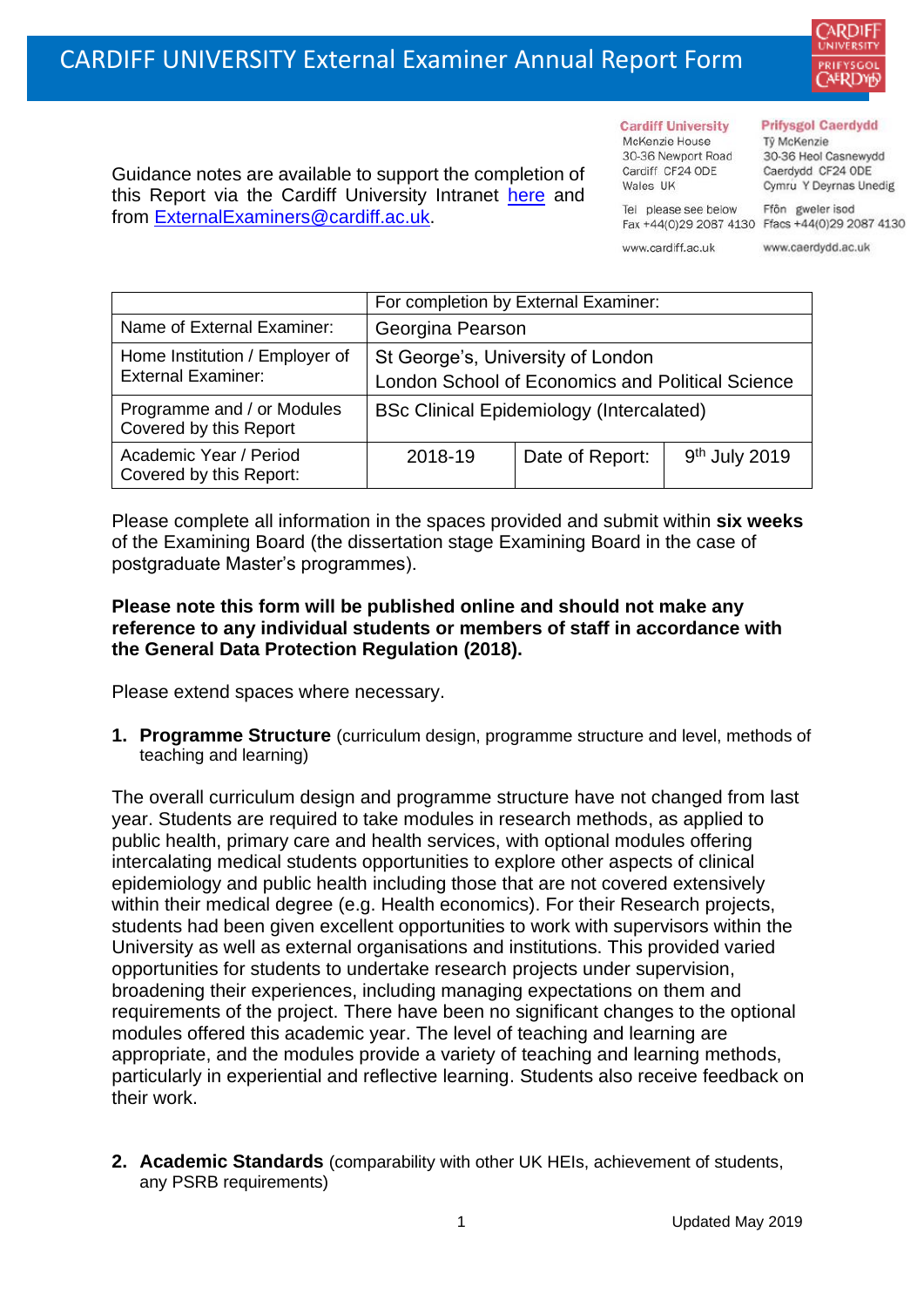I was provided with the assessments and marking from across the modules in the programme. I therefore reviewed a variety of work from the students, and marks awarded, across the modules, including written exams, written assignments, poster presentations and research projects. The assessments and marks that I reviewed were fair and reasonable. Overall, the student's achievements were high, reflected in the final degrees awarded to students. The distribution of grades awarded was in keeping with previous years and the academic standards were comparable to my experiences of similar programmes elsewhere. Furthermore, I had the opportunity to meet four students at exit interview and felt confident that the students' achievements through this programme had been fairly recognised. Students clearly gain from pursuing this programme.

**3. The Assessment Process** (enabling achievement of aims and learning outcomes; stretch of assessment; comparability of standards between modules of the same level)

The variety of assessments across the modules assess the learning outcomes and aims, testing a range of applied skills. Some changes were made to the assessment of individual modules in response to feedback last year and to provide more comparability in assessment across modules (reflecting the number of credits per module). Presentations are currently not recorded, and this may be something to consider if appropriate. The assessments were fair and reasonable and overall, I am satisfied with the level and spread of assessments.

4. **Examination of Master's Dissertations (if applicable)** (sample of dissertations received, appropriateness of marking schemes, standard of internal marking, classification of awards)

[*Where possible please complete this section following the dissertation examining board determining the final award*.]

Not applicable (BSc).

### **5. Year-on-Year Comments**

[Previous External Examiner Reports are available from the Cardiff University Website [here.](https://www.cardiff.ac.uk/public-information/quality-and-standards/external-examiner-reports)]

The International Health module was not offered in 2017-18 academic year, following previous feedback and discussion, and has not been reinstated. The programme still offers a wide variety of choice for students to expand their understanding of clinical epidemiology in a number of contexts. The academic achievements of the students who go through this programme, as reflected in the the final degrees awarded, continue to be high – and are in keeping with previous years. The programme continues to develop in response to feedback and new opportunities arising.

**6. Preparation for the role of External Examiner (for new External Examiners only)** (appropriateness of briefing provided by the programme team and supporting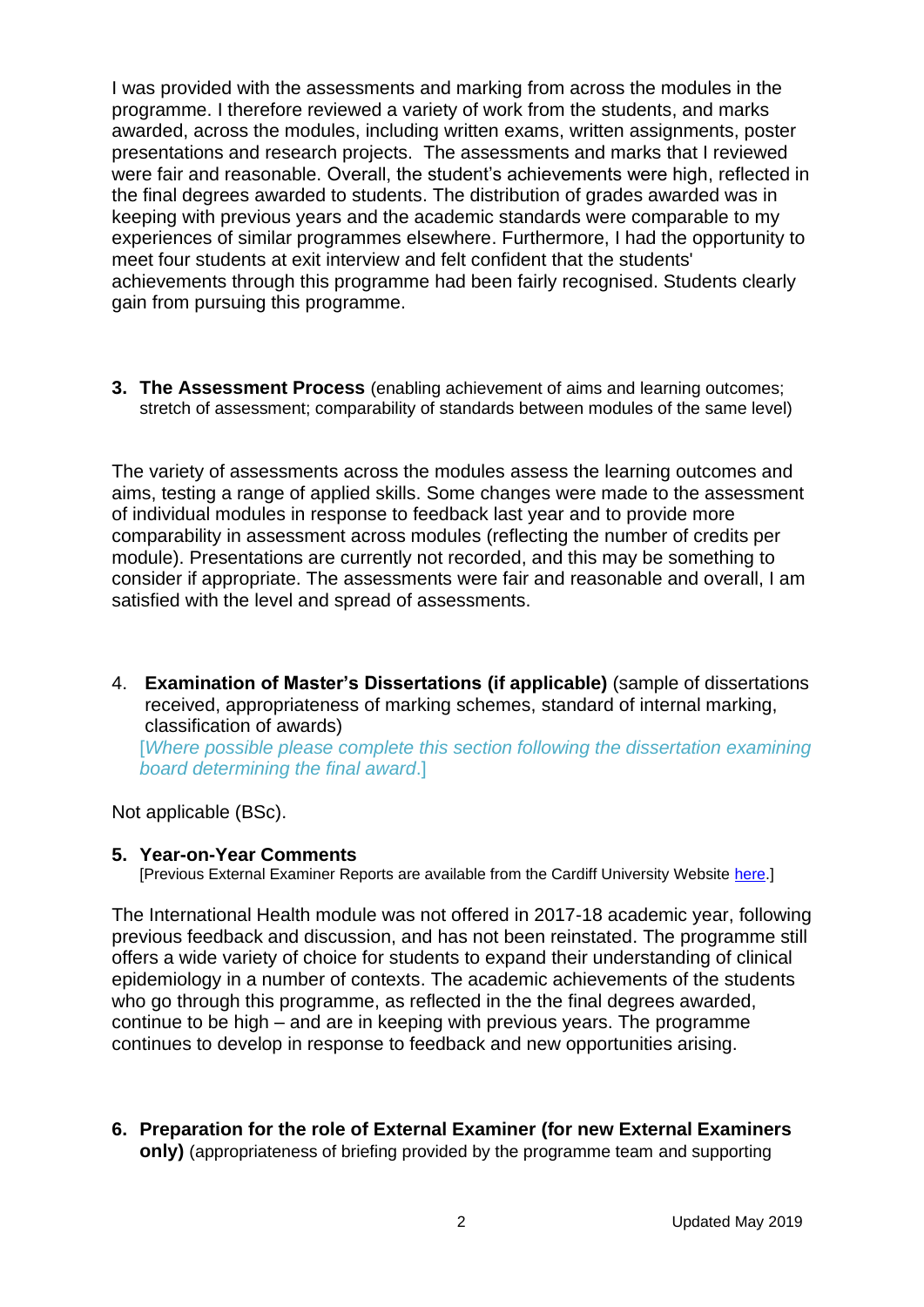information, visits to School, ability to meet with students, arrangements for accessing work to review)

This is my second year as External Examiner for this Programme.

**7. Noteworthy Practice and Enhancement** (good and innovative practice in learning, teaching and assessment; opportunities for enhancement of learning opportunities)

The Programme offers intercalating students opportunities to explore and expand their understanding of a range of issues relating to clinical epidemiology and population medicine. Of particular note this academic year, some students were given the opportunity to conduct research projects with external organisations, broadening their experiences. Experiential and reflective learning is encouraged in particular modules, and the Programme continues to receive positive feedback from students.

**8. Appointment Overview (for retiring External Examiners only)** (significant changes in standards, programme/discipline developments, implementation of recommendations, further areas of work)

Not applicable.

# **9. Annual Report Checklist**

Please include appropriate comments within Sections 1-7 above for any answer of 'No'.

|                                     |                                                                                                                                                             | Yes<br>(Y) | No<br>(N) | N/A<br>(N/A) |
|-------------------------------------|-------------------------------------------------------------------------------------------------------------------------------------------------------------|------------|-----------|--------------|
| <b>Programme/Course information</b> |                                                                                                                                                             |            |           |              |
| 9.1                                 | Did you receive sufficient information about the Programme and<br>its contents, learning outcomes and assessments?                                          | Y          |           |              |
| 9.2                                 | Were you asked to comment on any changes to the assessment<br>of the Programme?                                                                             |            |           | N/A          |
|                                     | <b>Commenting on draft examination question papers</b>                                                                                                      |            |           |              |
| 9.3                                 | Were you asked to approve all examination papers contributing<br>to the final award?                                                                        | Υ          |           |              |
| 9.4                                 | Were the nature, spread and level of the questions appropriate?                                                                                             | Y          |           |              |
| 9.5                                 | Were suitable arrangements made to consider your comments?                                                                                                  | Y          |           |              |
|                                     | <b>Examination scripts</b>                                                                                                                                  |            |           |              |
| 9.6                                 | Did you receive a sufficient number of scripts to be able to assess<br>whether the internal marking and classifications were appropriate<br>and consistent? | Y          |           |              |
| 9.7                                 | Was the general standard and consistency of marking<br>appropriate?                                                                                         | Υ          |           |              |
| 9.8                                 | Were the scripts marked in such a way as to enable you to see<br>the reasons for the award of given marks?                                                  | Υ          |           |              |